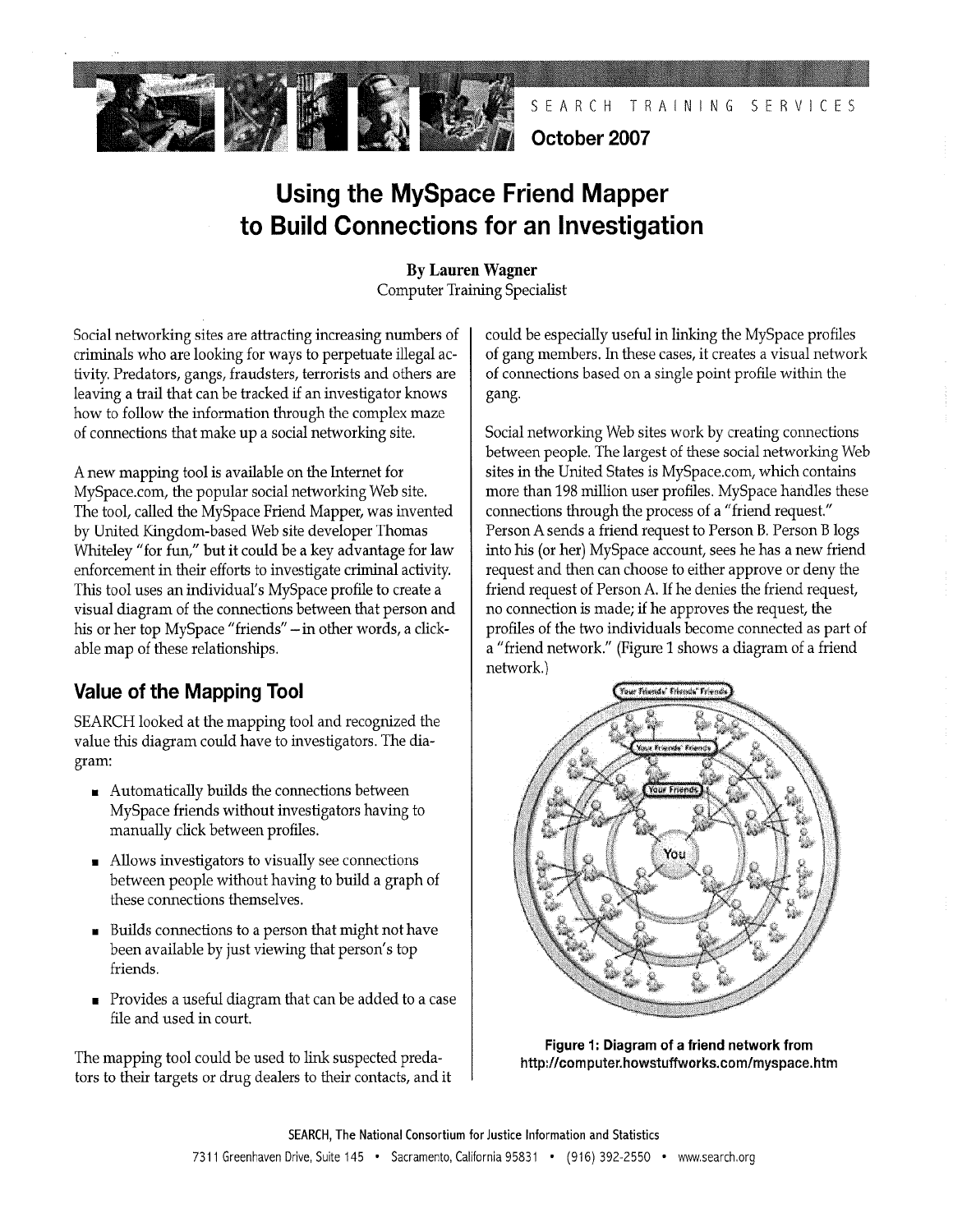

#### How the Tool Works

The MySpace Friend Mapper developed by Thomas Whteley, available from the Web site www.lococitato.com (loco citato is Latin for "in the place previously cited"), makes a visual diagram of a person's friend network. This tool takes the person's top friends on MySpace and plots their connections and the connections of these people and their top friends (and on and on) for up to 75 people. "Top friends" are defined as the people the MySpace user selects to be displayed in the Friend Space of his MySpace profie. A person can have, in increments of four, anywhere from four to 40 top friends. It is usual for a person to have many more friends than can be displayed in the top friend area.

It is important to remember that not all connections wil be visible on the map. First, only the person's top friends will be plotted. Second, the map can only make connections that are available to the public. If a MySpace user has his profie set to "private," the tool cannot make connections *from* that profile.

A profie on MySpace.com can be set to either public or private. If the profile is set to private, only the people that the user has accepted as his friends can view the information on his profile. A public profile can be viewed by any other user. Since the information on a private profile cannot be searched using the MySpace Friend Mapper, the top friends of the person with the private profile are not added to the MySpace connections map. However, the tool can make connections to that private profie if another person on the MySpace map who has a publicly available profile has the person with the private profie listed as one of his top friends.

For example, let's look at a very small friend network. Person A has Persons B, C, D and E as his top friends. Person B has Persons A, C, F and G as his top friends. Person C has Persons A, D, H and I as his top friends. If neither Persons A, B or C have their profiles set to private, a friend map started with Person B would look like ths:



| HHJON |   |   | <b>TORIALITY</b> |   |
|-------|---|---|------------------|---|
| B     | А | C | F                | G |
| А     | B | C | D                | E |
| C     |   | D |                  |   |
|       |   |   |                  |   |

Figure 2: Friend map centered around Person B, with Persons A, B, and C having public profiles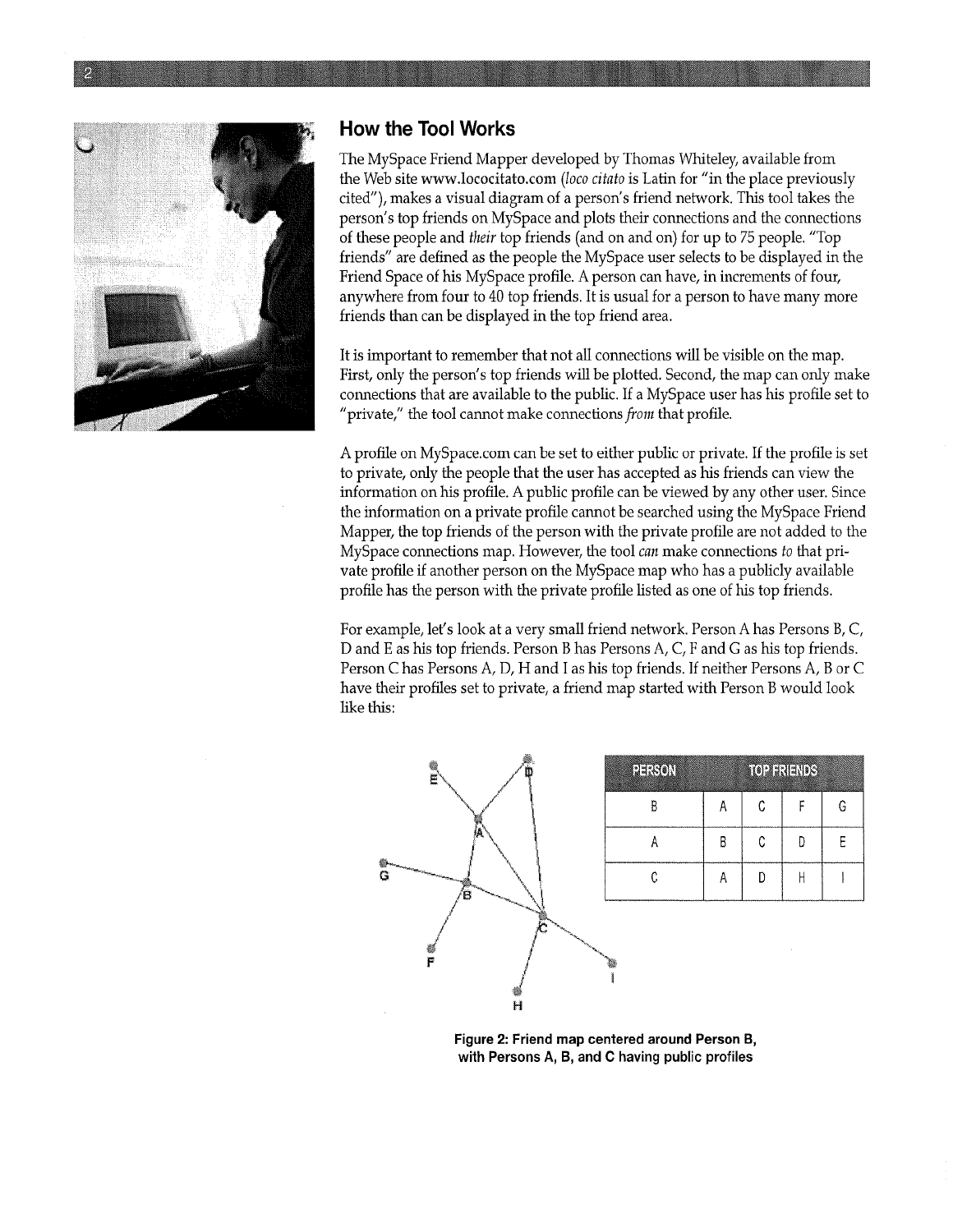Now, if all the top friends stayed exactly the same, but person A made his profie private, then the same friend map would look like ths:



Figure 3: Friend map centered around Person B, with Persons B and C having public profiles, and Person A having a private profile

You can see that Person E disappeared from the friend map in Figure 3 because there was no publicly available connection from persons B or C. The connection between Persons A and D disappeared because the mapping tool could not access that connection because of Person A's private profile. The connections between Persons A and B, and Persons A and C still remained because these connections were publicly available from the public files of Persons B and C, respectively.

Based on these concepts, it is important to remember that you cannot start the MySpace Friend Mapper with a private profile because it will have nothing to build from. Even if you are friends with another MySpace user and are able to view his private profile, if you enter that private profie into the MySpace mapping tool, nothing will build. Also, if the MySpace profile is not working (currently displaying an error on the site), the mapping tool will not work.

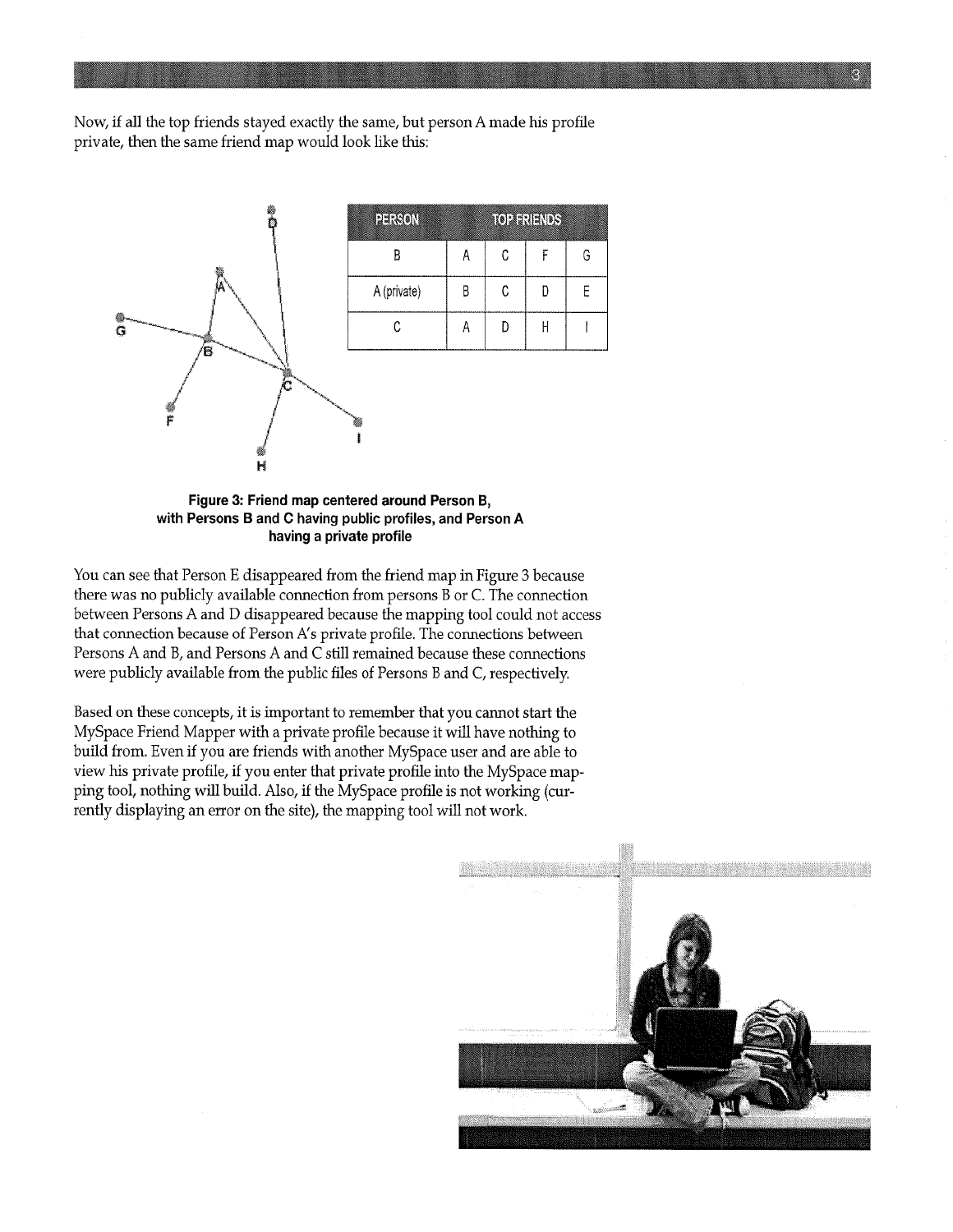

## How to Use the Tool

The MySpace Friend Mapper is available at http://www.lococitato.com/ myspacefriends/myspacefriends.html. You must be able to run Java for the tool to work.

To start the Java applet, select the MySpace URL you want to use as your starting point and copy that into the Starting MySpace page text box. Click Map!

|                                                                                                                                                                                                                                                      | Generate Maps of MySpace friends |  | Home Toolsused Aboutus |  |  |
|------------------------------------------------------------------------------------------------------------------------------------------------------------------------------------------------------------------------------------------------------|----------------------------------|--|------------------------|--|--|
| Generate animated clickable maps of connected friends from MySpace .<br>Simply enter the URL of a myspace website to start mapping.<br>This tool requires Java to be installed.<br>metro e comunication do constructo a comunicación de comunicación |                                  |  |                        |  |  |
| Pimp Your Online Profile For Free!<br>Starting MySpace page:<br>l Mark                                                                                                                                                                               |                                  |  |                        |  |  |
|                                                                                                                                                                                                                                                      |                                  |  |                        |  |  |
|                                                                                                                                                                                                                                                      |                                  |  |                        |  |  |
|                                                                                                                                                                                                                                                      | lococitato@gmail.com             |  |                        |  |  |

Figure 4: The MySpace Friend Mapper from www.lococitato.com

The Java applet will start to run and red dots with blue connections will start to appear and move around the page. The applet is running and continuing to build connections as long as the dots are moving. Once the movement stops, the map is ready to explore. A completed map will look like Figure 5: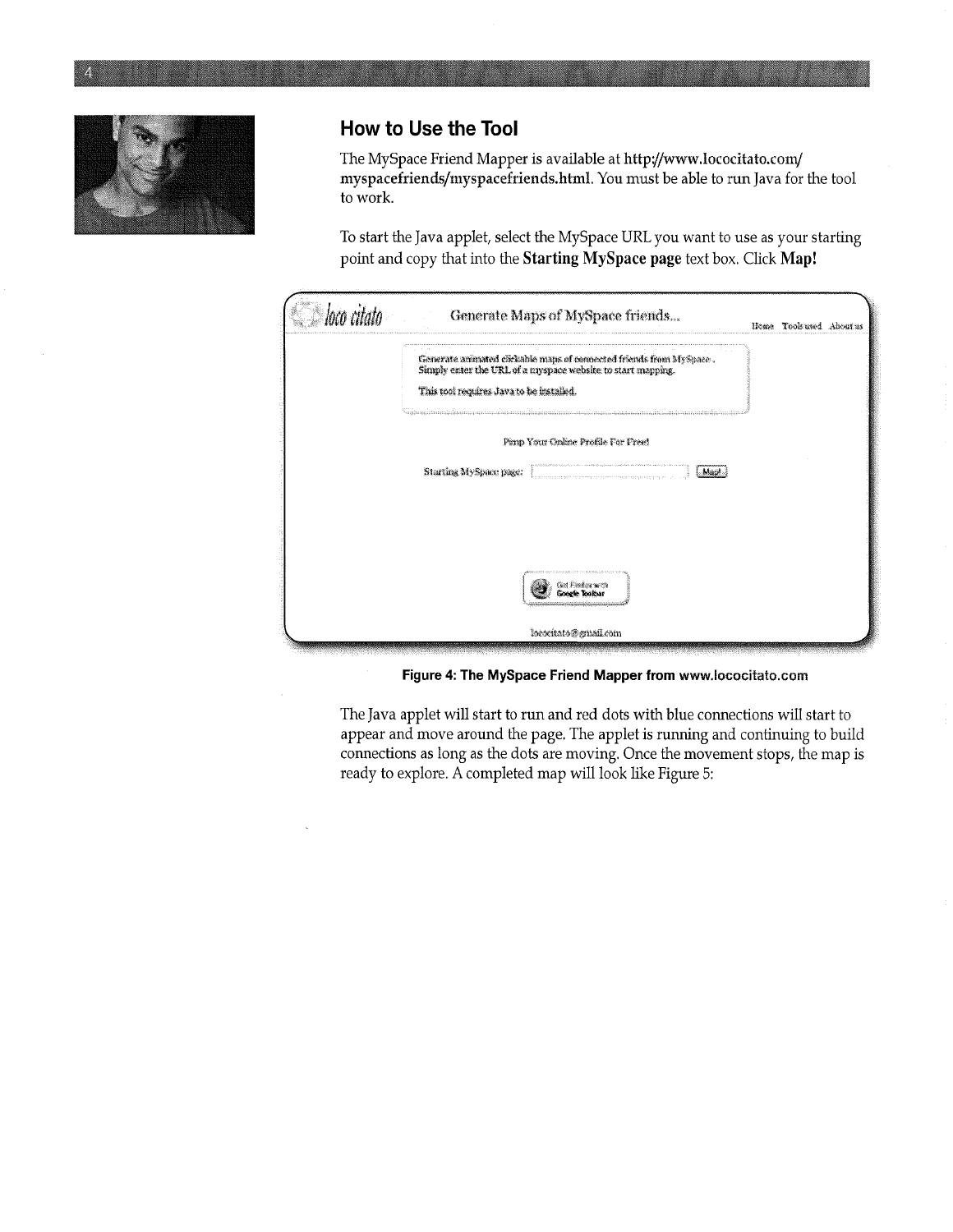

Figure 5: A completed MySpace friend map from www.lococítato.com

This map was centered around Sister Margaret Francis. Sister Margaret Francis has a total of 152 friends, but only 12 top friends. Therefore, only the 12 top friends will be mapped. Since the site maps connections of up to 75 people, it will then go to Sister Margaret Francis's top 12 friends and build from there. This will continue until 75 profiles have been detected.

Of these 12 top friends, seven of them have private profies. Therefore, the connections based on these seven people are only available if another one of Sister Margaret Francis's friends has a publicly available connection to one of these people.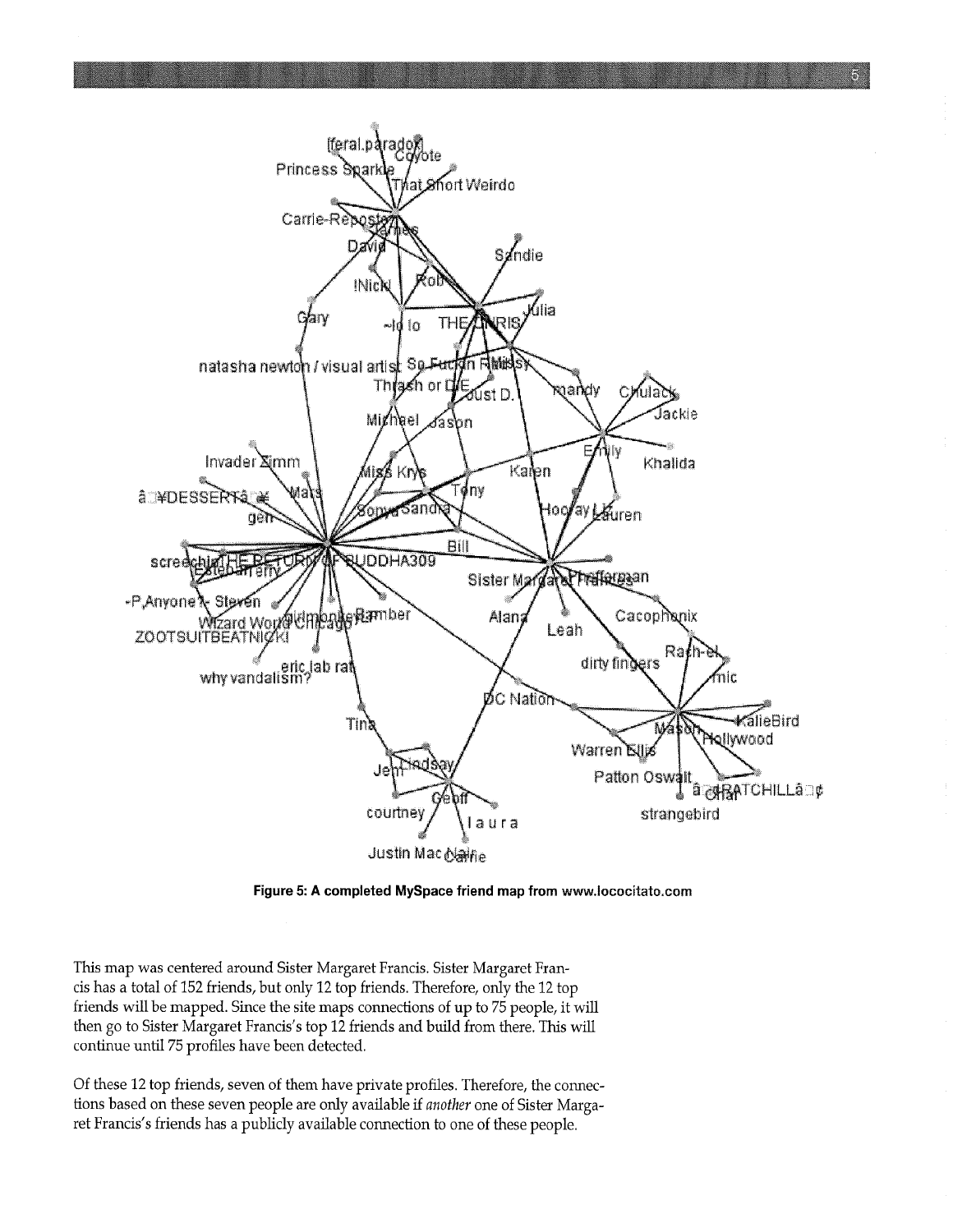

Also, notice that Sister Margaret Francis has more than 12 connections to her dot. This is because there are other people who have her as one of their top friends, even though she doesn't have them in her top friends area. Thus, the connection is made not from Sister Margaret Francis to them, but rather from them to Sister Margaret Francis.



Figure 6: Fourteen connections to Sister Margaret Francis

The MySpace Friend Mapper will display the profile picture and basic information (age, gender, and last login) of the person when you hover your mouse over the red dot in the completed MySpace connection map, as seen in Figure 7. This information will be shown for all profiles, whether private or public. This display works with FireFox, Internet Explorer and Opera. This information will appear directly below the map. New features on this tool are constantly in development. The features are first configured to work for FireFox, so to most effectively use this tool, FireFox is recommended.



Figure 7: Display shown when your mouse is hovered over a red dot using FireFox